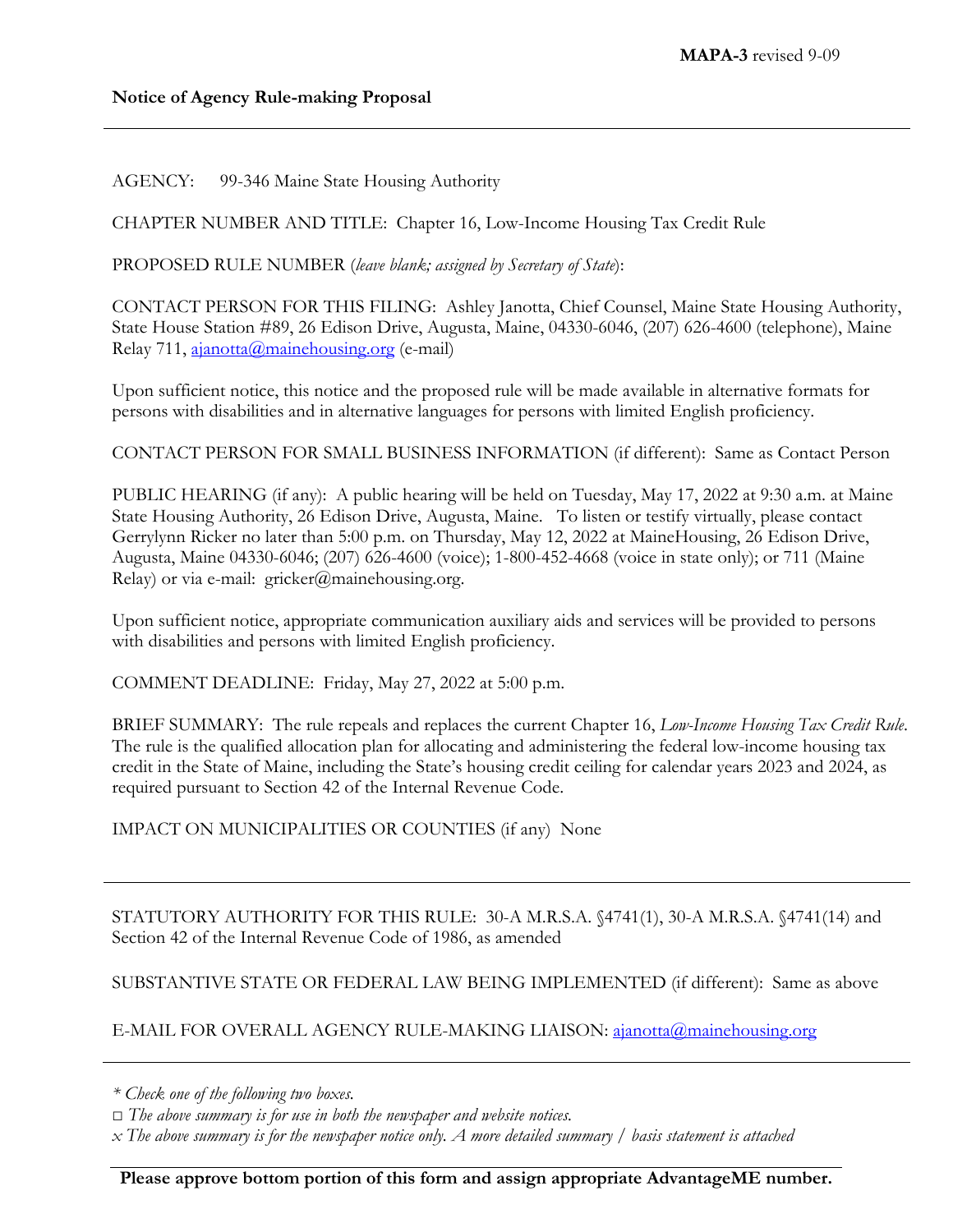|             | APPROVED FOR PAYMENT |     |                        | DATE:      |      |  |  |
|-------------|----------------------|-----|------------------------|------------|------|--|--|
|             |                      |     | (authorized signature) |            |      |  |  |
| <b>FUND</b> | AGENCY<br>AMOUNT     | ORG | APP                    | <b>JOB</b> | OBJT |  |  |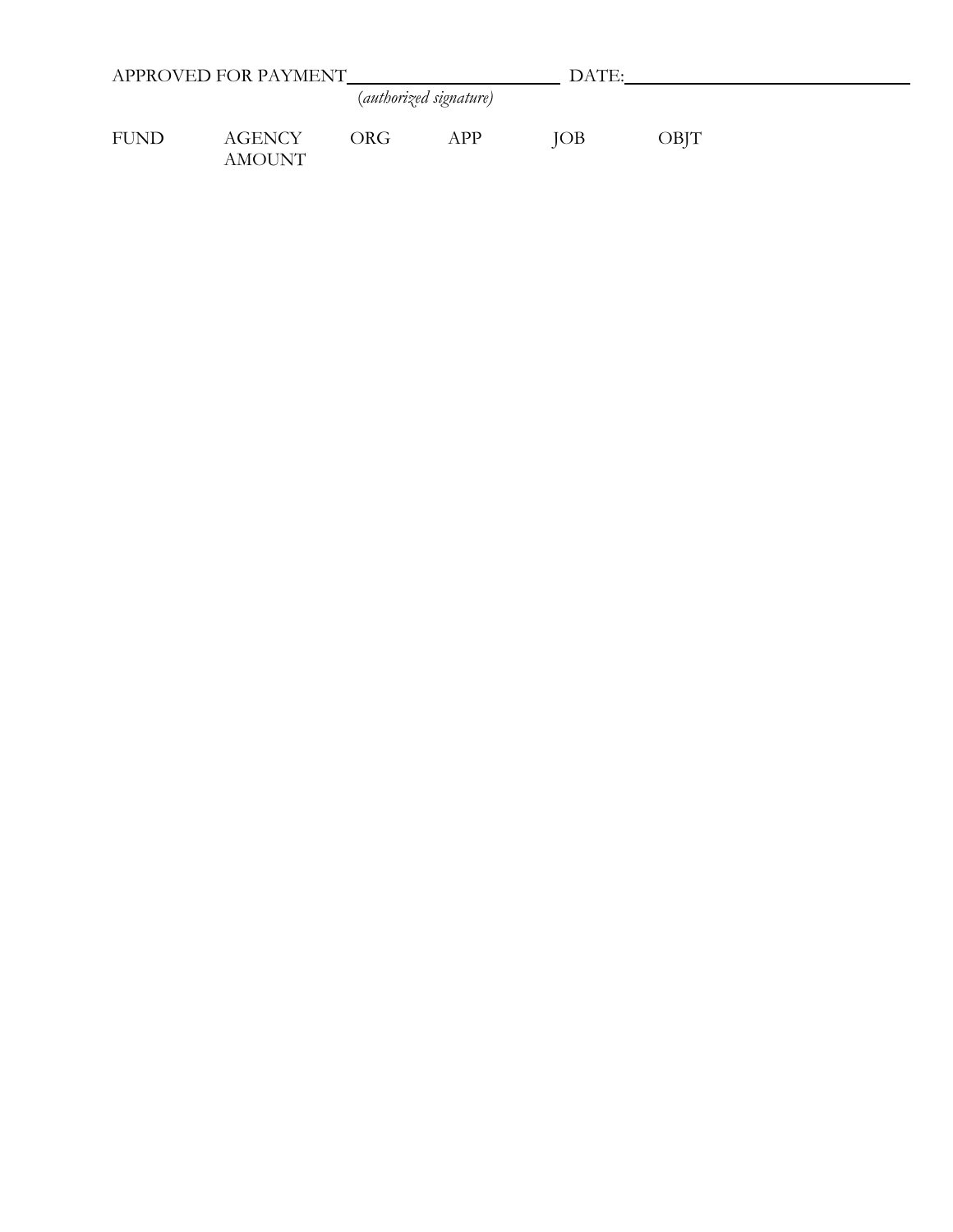## **Notice of Agency Rule-making Proposal**

as necessary.

**DETAILED BASIS STATEMENT/SUMMARY**: This rule is the qualified allocation plan for allocating and administering federal low income housing tax credits ("LIHTC") in the State of Maine, which MaineHousing, as the State's designated housing credit agency, is required to adopt pursuant to [Section 42](https://www.law.cornell.edu/uscode/text/26/42) of the Internal Revenue Code and the above-referenced sections of the Maine Housing Authorities Act.

This rule replaces the prior rule and includes the following changes:

Throughout:

- Updated deadlines
- Repaired grammatical errors (punctuation, typos, correcting defined terms, etc.)

| Section 3B: | Added HUD's Section 18 Demolition/Disposition Program and other HUD conversion<br>programs to the Preservation Set-Aside eligibility.                                                                                                                                             |
|-------------|-----------------------------------------------------------------------------------------------------------------------------------------------------------------------------------------------------------------------------------------------------------------------------------|
| Section 4A: | Pre-apps due July 7, 2022 and July 6, 2023. Deleted deadline for pre-app discussions with<br>MaineHousing.                                                                                                                                                                        |
| Section 4B: | Applications due September 22, 2022 and September 21, 2023.                                                                                                                                                                                                                       |
| Section 4D: | Expanded factors for deeming Applicants and Investors ineligible to include seeking early<br>termination of an Extended Use Agreement through the Qualified Contract process and<br>undertaking efforts to undermine the exercise of a right of first refusal or purchase option. |
| Section 5A: | Expanded Threshold Requirements to include submission of an investor letter of intent<br>committing to the granting of purchase options and, when an eligible nonprofit organization<br>is involved, a right of first refusal.                                                    |
| Section 5C: | Increased the TDC Index caps.                                                                                                                                                                                                                                                     |
| Section 5E: | Clarified the management experience and capacity requirements when multiple subsidy<br>sources create overlapping targeting and rental restrictions.                                                                                                                              |
| Section 5I: | Added installation of electrical raceways/conduits for electrical vehicle chargers and PV<br>solar panels to the Project Design requirements.                                                                                                                                     |
| Section 5J: | Standards for broadband infrastructure required for telemedicine will be those established<br>by the Maine Connectivity Authority in addition to ConnectMaine.                                                                                                                    |
| Section 5M: | Clarified that the preference for public housing or Section 8 waiting list in Projects with<br>Section 8 project-based rental assistance will apply to any Credit Units without project-based<br>rental assistance.                                                               |
| Section 6A: | Increased the scoring points for Rehabilitation or Reuse of Existing Housing, Structure or<br>Site from 3 to 4.                                                                                                                                                                   |
| Section 6B: | Increased the scoring points for Historic Rehabilitation from 3 to 4.                                                                                                                                                                                                             |
| Section 6C: | Increased the scoring points for Populations with Special Needs from 3 to 6, revised the<br>criteria from requiring a waiting list for special populations to creating a set-aside of those                                                                                       |

units. Funding from Housing Trust Fund and/or Project-Based Vouchers will be available